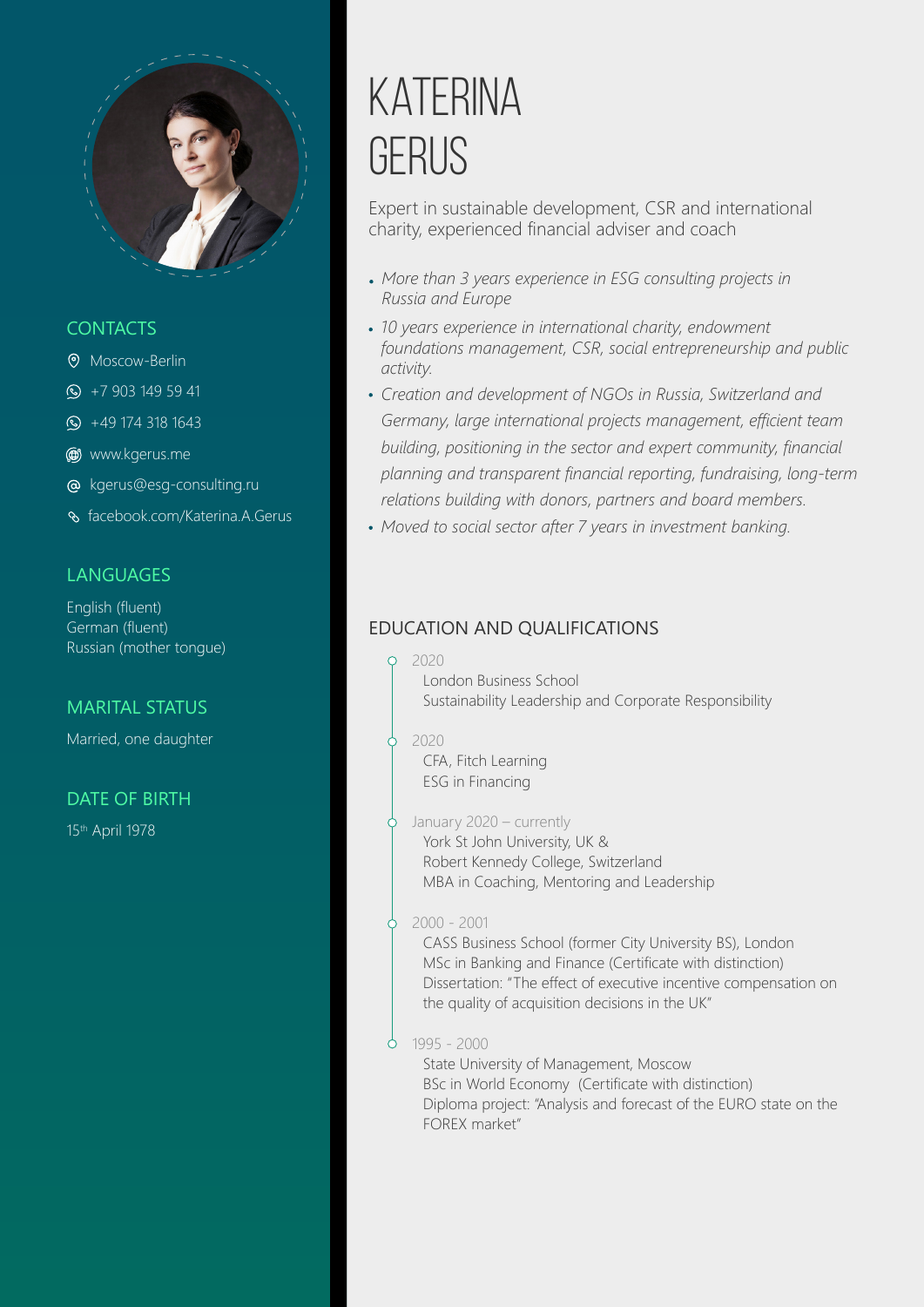- *ESG Consulting agency was created in August 2020 and assists companies in integrating ESG agenda into businesses.*
- *<www.esg-consulting.ru>*

- *The Dialogue of Civilizations Research Institute is an international think tank created in 2016 with the offices in Berlin, Vienna and Moscow. The Dialogue of Civilizations Research Institute is an independent platform for dialogue that brings together diverse perspectives from the developed and the developing worlds in a non-confrontational and constructive spirit.*
- *[www.doc-research.org](https://doc-research.org/)*

## WORKING EXPERIENCE

## ESG Consulting agency, Moscow

Founder, Chief expert 01.08.2020-present

Successfully realised projects for companies of different sectors in Russia and Germany:

- ESG audit and recommendations for development
- ESG strategy development
- Support in ESG transformation and obtaining of ESG rating
- Preparation of ESG reports according to GRI and SASB standards
- Carbon footprint estimation
- ESG education and coaching
- Support in green and social bonds issue

Among the clients are Globus hypermarkets, Trinfico Group, Kronospan Group, Expondo GmbH, Avikomp Group, banks, large developers, production companies, steel, mining and chemical holdings.

## DOC Research Institute, Berlin, Germany

Chief Operations Officer 01.07.2016 – 31.08.2020

The achievements:

- Creation of an international group of NGOs and operational management of the global think tank
- Building an international team of over 50 experts and researchers, representing 12 nationalities and cultures
- Engagement of the key managers and wide network of remote researchers
- Management of financial operations and human resources
- Fundraising for the group
- Supervisory board assistance and donor relations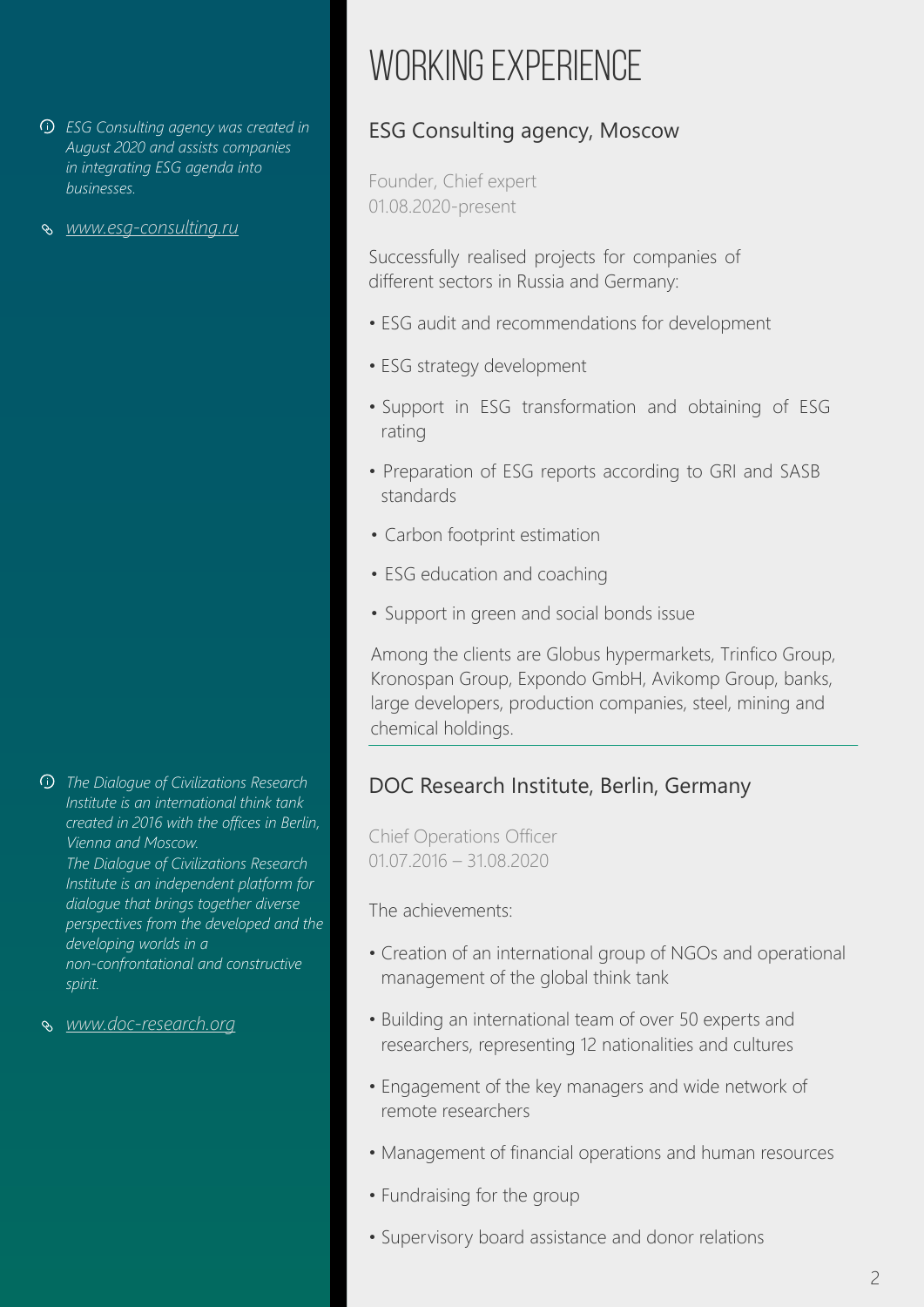- *ISTOKI is an endowment foundation, created in 2013 in order to ensure financial stability of charitable organizations and programmers of Dr Vladimir Yakunin, including St Andrew Foundation.*
- *[www.istoki-foundation.org](https://istoki-foundation.org/)*

## Endowment Fund "ISTOKI", Moscow

Executive Director, St Andrew Foundation Board member March 2013 – February 2019

The achievements:

- Creation of the foundation, development of the transparent corporate governance and donor financial reporting system in accordance with the best Russian and western practices. In 2018 ISTOKI was the first endowment fund that issued the public report and received Forum Donor's diploma "Quality Standard"
- Building the professional team of 10 experts in the sector
- Developing the fundraising system, within 5 years fund accumulated more than 900 mln roubles and became the 6th largest endowment fund in Russia
- Developing the PR concept for ISTOKI brand that became well known in the charity sector of Russia
- Active participation in charity sector events in Russia and abroad
- In the framework of Sochi Forum organised the roundtable "Social investments – time to challenge the principles" with the leading experts of the sector representing RUSAL, Severstal, MTS, Gazprom and others
- Acting as a invited expert and speaker at the Educational Programme "Strategy of creation and development of endowment funds" at Skolkovo Business School in Moscow
- Commenting for the key sector media, including Kommersant, Vedomosti, Finam, Agency of social information, Philanthropy, Business and Society
- Organisation of the board meetings
- Organisation of the charity events and auctions with participation of the show-business leaders, including Leonid Yakubovich, Valdis Pelsh, Lyubov Kazarnovskaya, Gediminas Taranda, Tina Kuznetsova, others
- Regular combined reporting to the founder for all charitable and public activity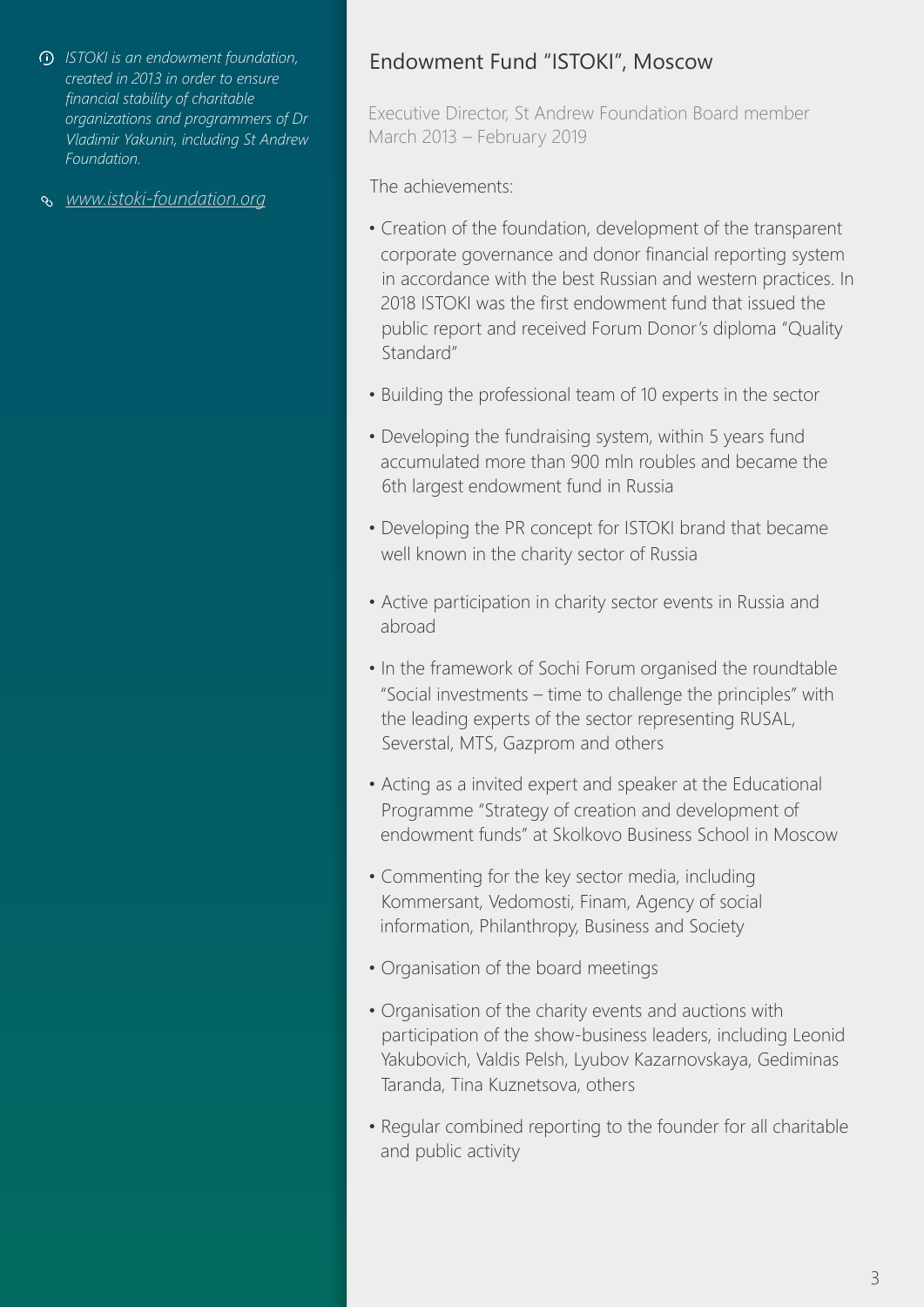- *MISiS University Endowment Foundation is an endowment fund created in 2011 in order to ensure stable financing of the university.*
- *[www.endowment.misis.ru](http://www.endowment.misis.ru/)*

- *"Our Future" fund of Vagit Alekperov was created in 2007 in order to support long-term socially important projects and programs realized based on the principles of social entrepreneurship.*
- *<http://www.nb-fund.ru/>*

## National University of Science and Technology **MISiS**

Director of the Endowment Fund "MISiS", adviser to the rector 20.04.2012 – 01.03.2013

The achievements:

- Setting up foundation's operations, preparing development strategy
- Arranging corporate governance procedures and board formation, team building
- Restoring Alumni Association
- Organization of events, promotion of the endowment and education of the university professors, students, alumni and corporate partners about the new concept of a university endowment
- Under Katerina's management MISiS's Endowment Fund became one of the participants and winners of the Potanin's Charitable Fund's program "Endowment funds: Growth Strategy"

## Asset Management Company "Business and Investments", "Our Future" fund of V. Alekperov

Social Entrepreneurship project manager 02.09.2009 – 20.04.2012

The achievements:

- Creation of the Support Center in Astrakhan
- Concept development for scaling up the project to other regions of Russia
- Participation in the project of testing for social entrepreneurship skills
- Analysis and selection of social entrepreneurship companies' applications for "Our Future" grants